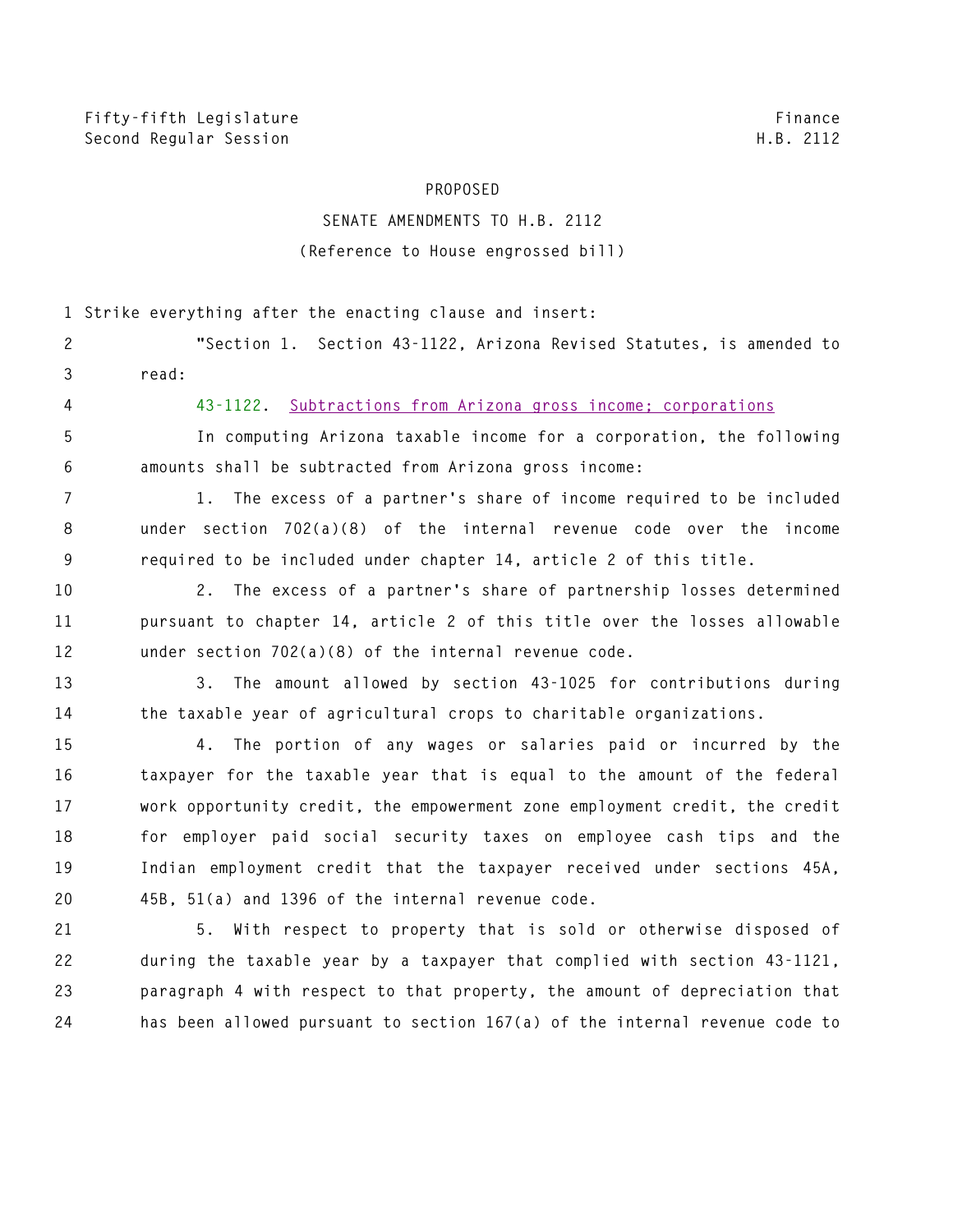**1 the extent that the amount has not already reduced Arizona taxable income 2 in the current taxable year or prior taxable years.** 

**3 6. With respect to a financial institution as defined in section 4 6-101, expenses and interest relating to tax-exempt income disallowed 5 pursuant to section 265 of the internal revenue code.** 

**6 7. Dividends received from another corporation owned or controlled 7 directly or indirectly by a recipient corporation. For the purposes of 8 this paragraph, "control" means direct or indirect ownership or control of 9 fifty percent or more of the voting stock of the payor corporation by the 10 recipient corporation. Dividends shall have the meaning provided in 11 section 316 of the internal revenue code. This subtraction shall apply 12 without regard to section 43-961, paragraph 2 and article 4 of this 13 chapter.** 

**14 8. Interest income received on obligations of the United States.** 

**15 9. The amount of dividend income from foreign corporations. For the 16 purposes of this paragraph, gross up income as described in section 78 of 17 the internal revenue code, global intangible low-taxed income as defined in 18 section 951A of the internal revenue code and subpart F income as defined 19 in section 952 of the internal revenue code shall be considered foreign 20 dividends.** 

**21 10. The amount of net operating loss allowed by section 43-1123.** 

**22 11. The amount of any state income tax refunds received that were 23 included as income in computing federal taxable income.** 

**24 12. The amount of expense recapture included in income pursuant to 25 section 617 of the internal revenue code for mine exploration expenses.** 

**26 13. The amount of deferred exploration expenses allowed by section 27 43-1127.** 

**28 14. The amount of exploration expenses related to the exploration of 29 oil, gas or geothermal resources, computed in the same manner and on the 30 same basis as a deduction for mine exploration pursuant to section 617 of 31 the internal revenue code. This computation is subject to the adjustments** 

**-2-**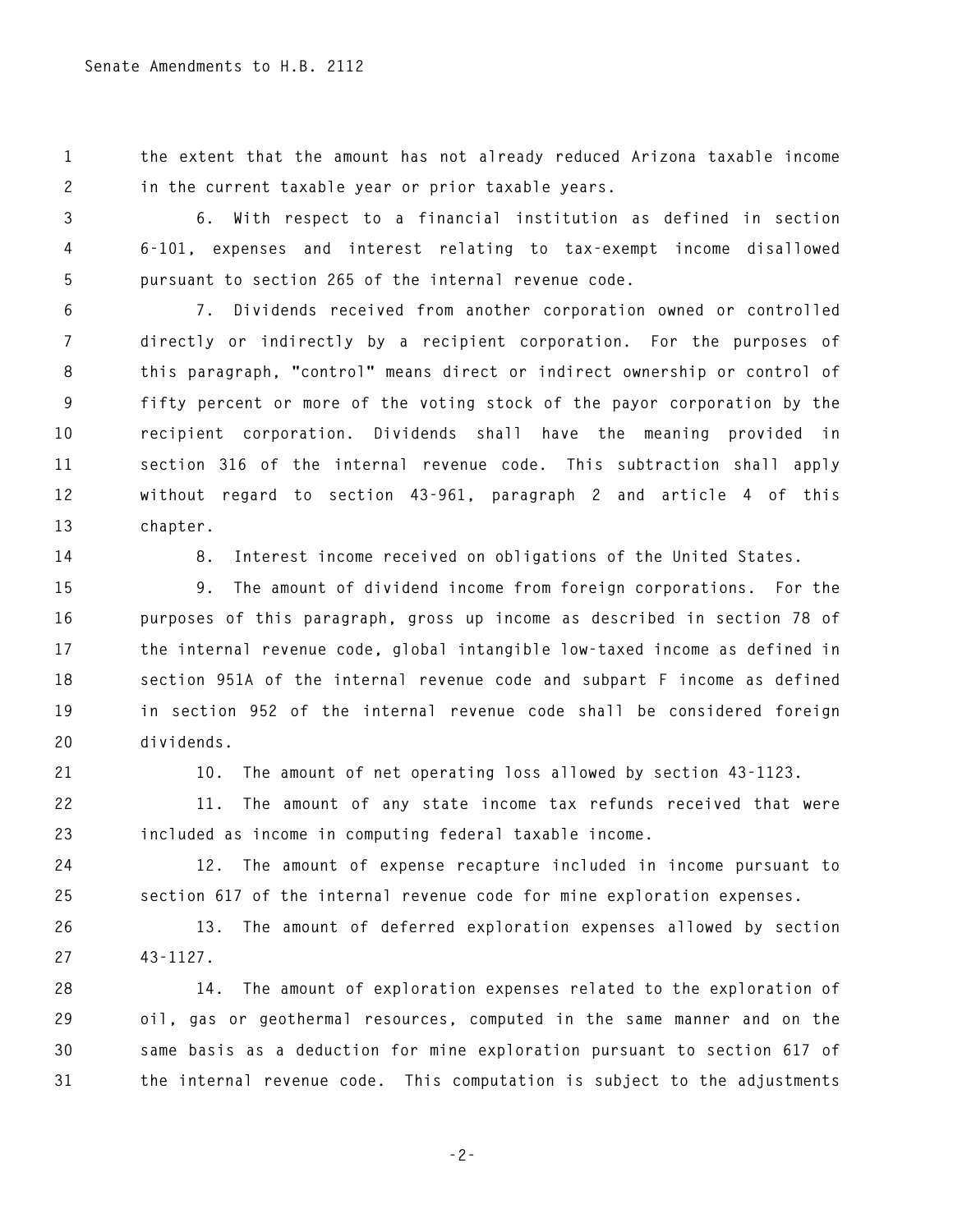**1 contained in section 43-1121, paragraph 10 and paragraphs 12 and 13 of this 2 section relating to exploration expenses.** 

**3 15. The amortization of pollution control devices allowed by section 4 43-1129.** 

**5 16. The amount of amortization of the cost of child care facilities 6 pursuant to section 43-1130.** 

**7 17. The amount of income from a domestic international sales 8 corporation required to be included in the income of its shareholders 9 pursuant to section 995 of the internal revenue code.** 

**10 18. The income of an insurance company that is exempt under section 11 43-1201 to the extent that it is included in computing Arizona gross income 12 on a consolidated return pursuant to section 43-947.** 

**13 19. The amount by which a capital loss carryover allowable pursuant 14 to section 43-1130.01, subsection F exceeds the capital loss carryover 15 allowable pursuant to section 1341(b)(5) of the internal revenue code.** 

**16 20. An amount equal to the depreciation allowable pursuant to 17 section 167(a) of the internal revenue code for the taxable year computed 18 as if the election described in section 168(k)(7) of the internal revenue 19 code had been made for each applicable class of property in the year the 20 property was placed in service.** 

**21 21. The amount of eligible access expenditures paid or incurred 22 during the taxable year to comply with the requirements of the Americans 23 with disabilities act of 1990 (P.L. 101-336) or title 41, chapter 9, 24 article 8 as provided by section 43-1124.** 

**25 22. For taxable years beginning from and after December 31, 2017, 26 the amount of any net capital gain included in Arizona gross income for the 27 taxable year that is derived from the exchange of one kind of legal tender 28 for another kind of legal tender. For the purposes of this paragraph:** 

**29 (a) "Legal tender" means a medium of exchange, including specie, 30 that is authorized by the United States Constitution or Congress to pay 31 debts, public charges, taxes and dues.** 

**32 (b) "Specie" means coins having precious metal content.**